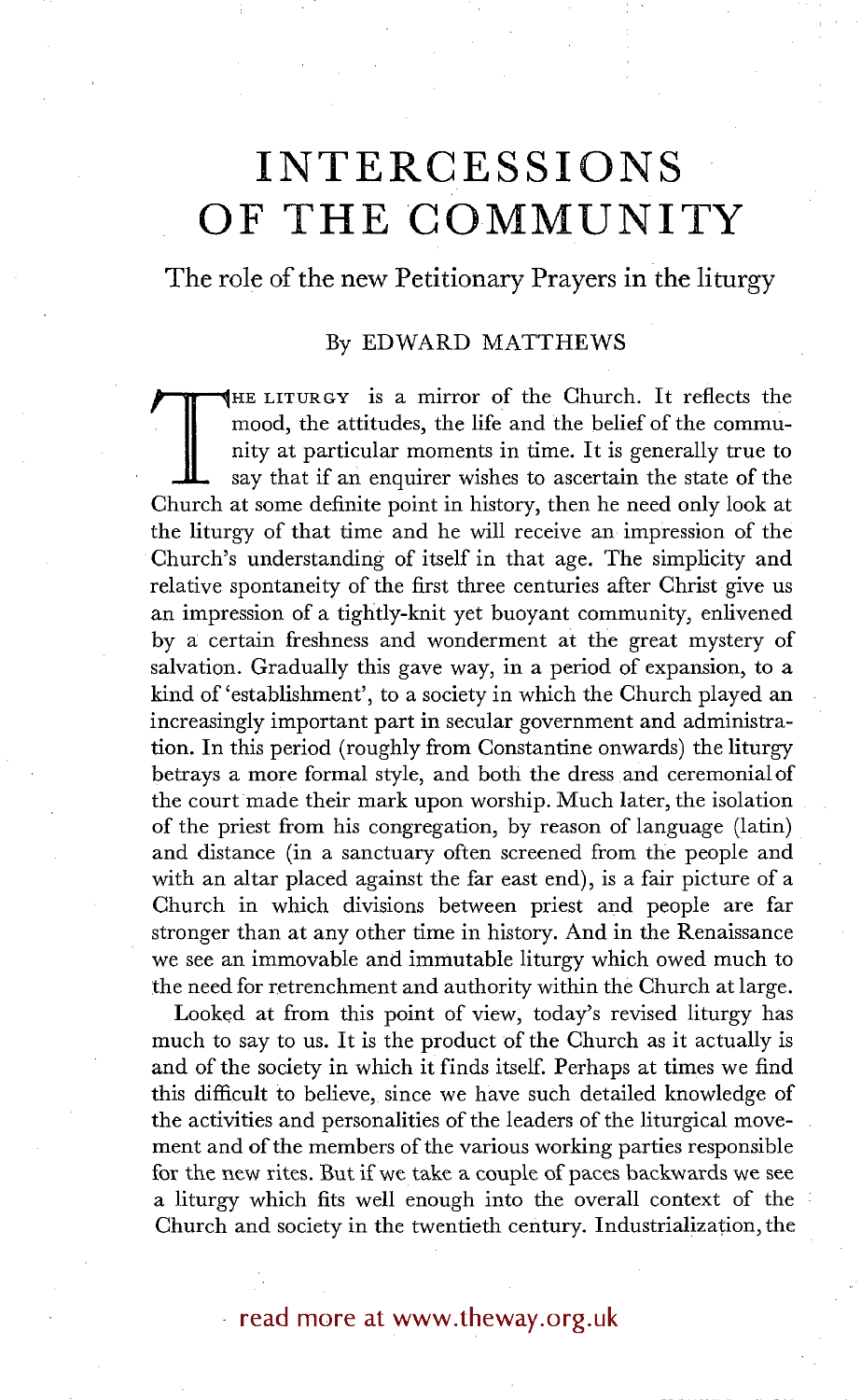consequent break-up of the social structure, the increasing desire for instant communication and the failure of many long-cherished assumptions about the physical world and its people: all these are factors which have had their considerable impact upon the Church and its worship.

The rapid break-down of the structures of authority in western society have to some extent been reflected in the Church. The liturgy, in its turn, reflects the Church. The Prayers of the Faithful at Mass and the Prayers of Intercession in the Divine Office would have been unthinkable a century ago, for they underline the fact that the liturgy is the worship of the community and not simply of a small number of specially deputed persons on behalf of a largely silent congregation.

Until quite recently the Church's liturgy was frequently viewed in terms of authority and officially approved forms. The Code of Canon Law, promulgated in 1917, defines the liturgy in this way:

If worship is offered in the name of the Church by persons lawfully deputed for this function and through acts which, by institution of the Church, are to be offered only to God and to the saints and blessed, the worship is public; otherwise, it is private (Canon 1256).

Perhaps not so surprising a definition in the context of the Code. Yet even such a one as Louis Bouyer could write in 1954: 'The liturgy, to our way of thinking, is that system of prayers and rites traditionally canonized by the Church as her own prayer and worship'.<sup>1</sup> The emphasis is still upon official approval; though in fairness to Fr Bouyer, it should be said that the remainder of his book in which this definition is found is at great pains to dispel any purely juridical approach.

Vatican II, in its Constitution on the Liturgy, marks an important shift of emphasis:

The liturgy, then, is rightly seen as an exercise of the priestly office of Jesus Christ. It involves the presentation of man's sanctification under the guise of signs perceptible to the senses and its accomplishment in ways appropriate to each of these signs. In it, full public worship is performed by the Mystical Body of Jesus Christ, that is, by the Head and his members.<sup>2</sup>

Not that this statement of 1963 was exactly new. It is made up, to a large extent, of Pius XII's definition contained in his encyclical

1 L. Bouyer, *Life andLiturgy* (London, I954) , p I. 2 *Sacrosanaum ConciIium, 7.*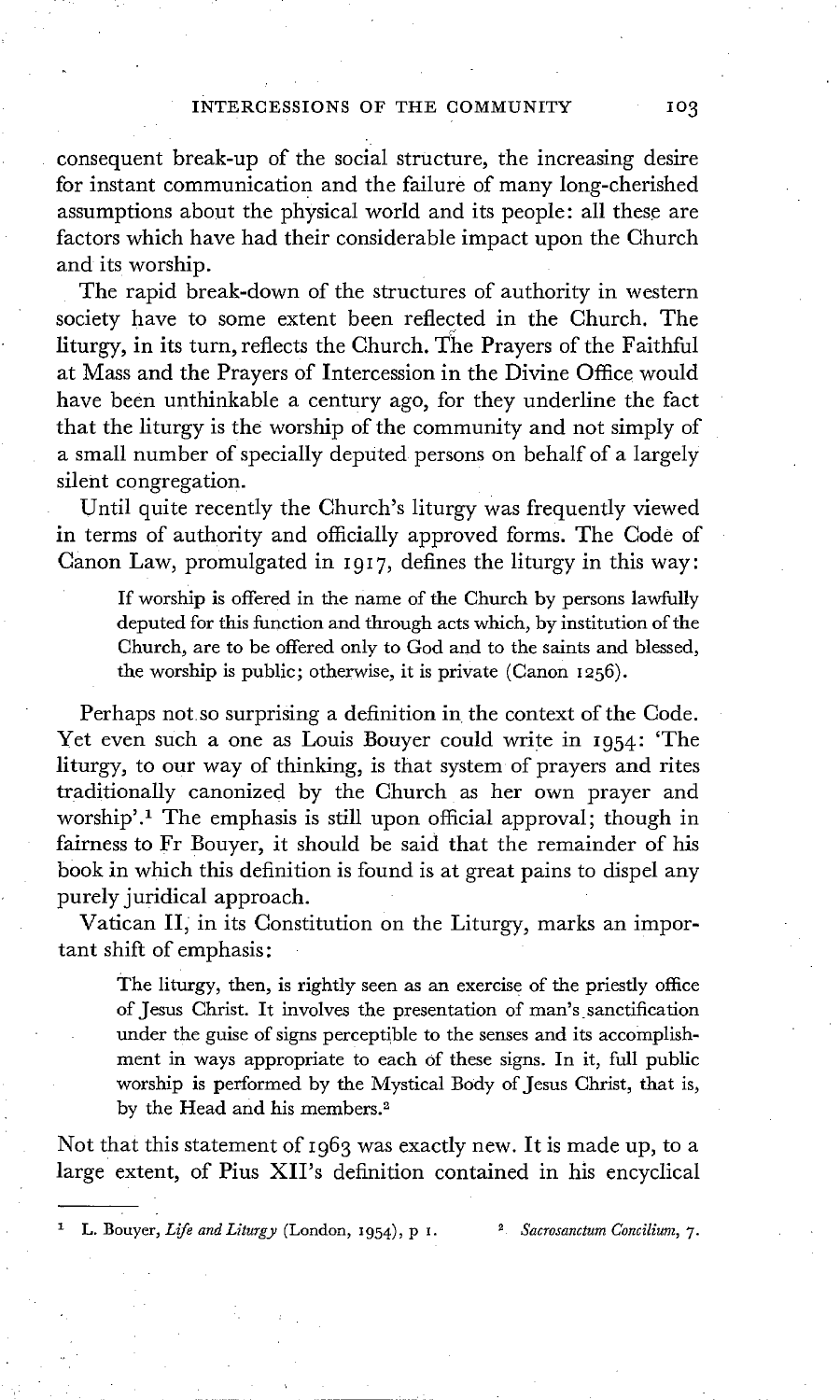letter of 1947 *'Mediator Dei'.* In its turn, *'Mediator Dei'* appears to be the natural' outcome of a previous encyclical letter, *Mystici Corporis,* promulgated in 1943, which represented the pope's reflection upon the revived pauline teaching of the Church as the Mystical Body of Christ. So, in general terms, one can trace a pattern: with the upheavals in modern society, the Church experiences a reawakening of its consciousness as the Mystical Body of Christ, and this has led quite naturally to its more emphatic expression on the liturgy.

Paul had written to Timothy:

First of all, then, I urge that supplications, prayers, intercessions and thanksgivings be made for all men, for kings and all who are in high positions, that we may lead a quiet and peaceable life, godly and respectful in every way  $(1 \text{ Tim } 2, 1-3)$ .

The practice of the early Church appears to have been a practical application of Paul's teaching. However it was seen as the exclusive prerogative of the Church, that is, of the baptized, to utter such prayers, and no one else was permitted to join in them until such time as he was baptized.

Justin Martyr, in about the year 160, after describing a baptism, writes:

After we have thus washed him that is persuaded and declares his assent, we lead him to those who are called brethren, where they are assembled, and make common prayer fervently for ourselves, for him that he be enlightened, and for all men everywhere, that, embracing the truth, we may be found in our lives good and obedient citizens, and also attain to everlasting salvation.<sup>3</sup>

About a hundred years later, Hippolytus, a priest of Rome, concludes his description of baptism and anointing in this way:

So let (the bishop) do with each one. And then they shall pray together with all the people: they do pray with the faithful until they have carried out all these things.<sup>4</sup>

Both Justin and Hippolytus describe baptism celebrated immediately before the Eucharist. This was no accidental feature. Throughout the period of preparation, which might have lasted years, the catechumen would have had no doubt about his status. At the conclusion of the Liturgy of the Word he was required to

a E.C. Whitaker (ed), *Documents of the Baptismal Liturgy* (London, I97O), p 2.

<sup>&</sup>lt;sup>4</sup> Geoffrey J. Cuming, *The Apostolic Tradition* from *Hippolytus* (London, 1976).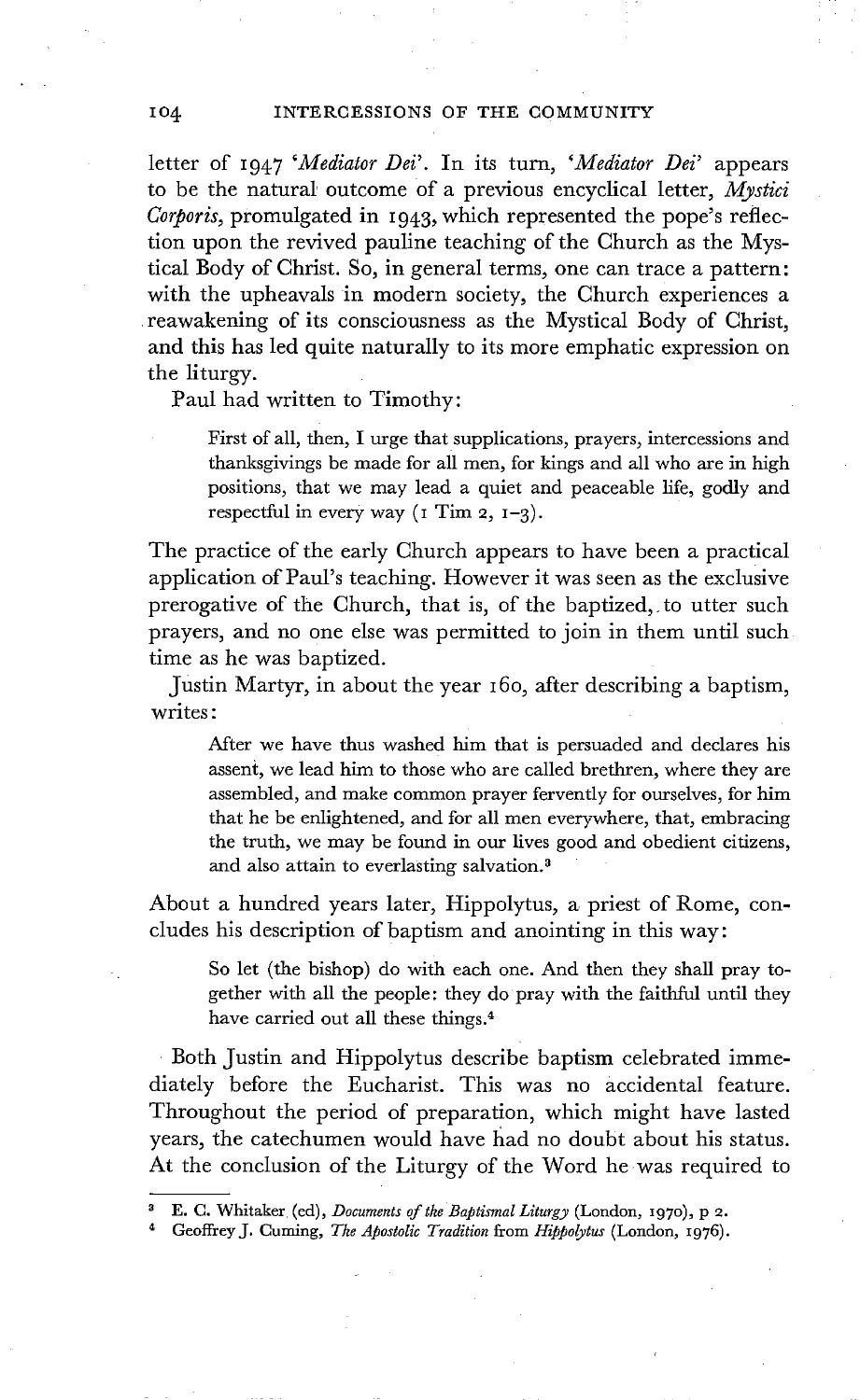leave the community: only the baptized were allowed to remain. Consequently the newly-baptized's first participation in the Prayer of the Faithful was a moment of great significance, for he was now judged worthy to pray with the christian community, to be one with them in their approach to God.

The Prayer of the Faithful was not a special baptismal rite: it was normal component of the Mass; Nor was it confined to Rome, to western communities; it was as common among eastern. What evidence we have suggests that these prayers were invariably prayers of petition, though their form differs from East to West. In the East they appear to have been in the form of litanies, to each invocation of which the people answered, *Kyrie eleison.* In the West, a text from Prosper of Aquitaine gives a different system, whereby the faithful are invited to pray for a series of intentions without any prayer formula being read aloud. For example:

... that infidels might be given faith;

that idolators might be freed from their impious errors;...

that Jews might have the veil taken from their hearts, and receive the light of truth.<sup>5</sup>

The prayer intention for the Jews immediately recalls to mind the prayer for the 'perfidious Jews', formerly contained in the Good Friday rite and mercifully hidden from the bulk of the faithful by a screen of Latin. The texts of the bidding, or intention, of Prosper and the tridentine missal are almost identical, Prosper being the more charitable of the two.

Until the restoration of the Prayers of the Faithful by the Constitution on the Liturgy, 6 the *Orationes Solemnes* of Good Friday were the only survivors of these prayers in the roman liturgy. How the prayers disappeared from the normal celebration of the Mass is not altogether clear. Responsibility is usually placed upon either Pope St 'Gelasius (492-496), or Pope St Gregory the Great (59o-6o4), or upon a combination of both. It seems almost certain that Gelasius composed a litany along eastern lines, each invocation of which concluded with the cry, Kyrie eleison. The entire set of eighteen petitions, known as the *Deprecatio Galasii,* was to replace the Prayers of the Faithful At some time, whether under Gelasius or under Gregory, the *Deprecatio* was transferred from the traditional place of the Prayers of the Faithful (after the Readings) to a point before

*Capitula Auctoritatum, 8.* 6 Cf Sacrosanctum Concilium, 53.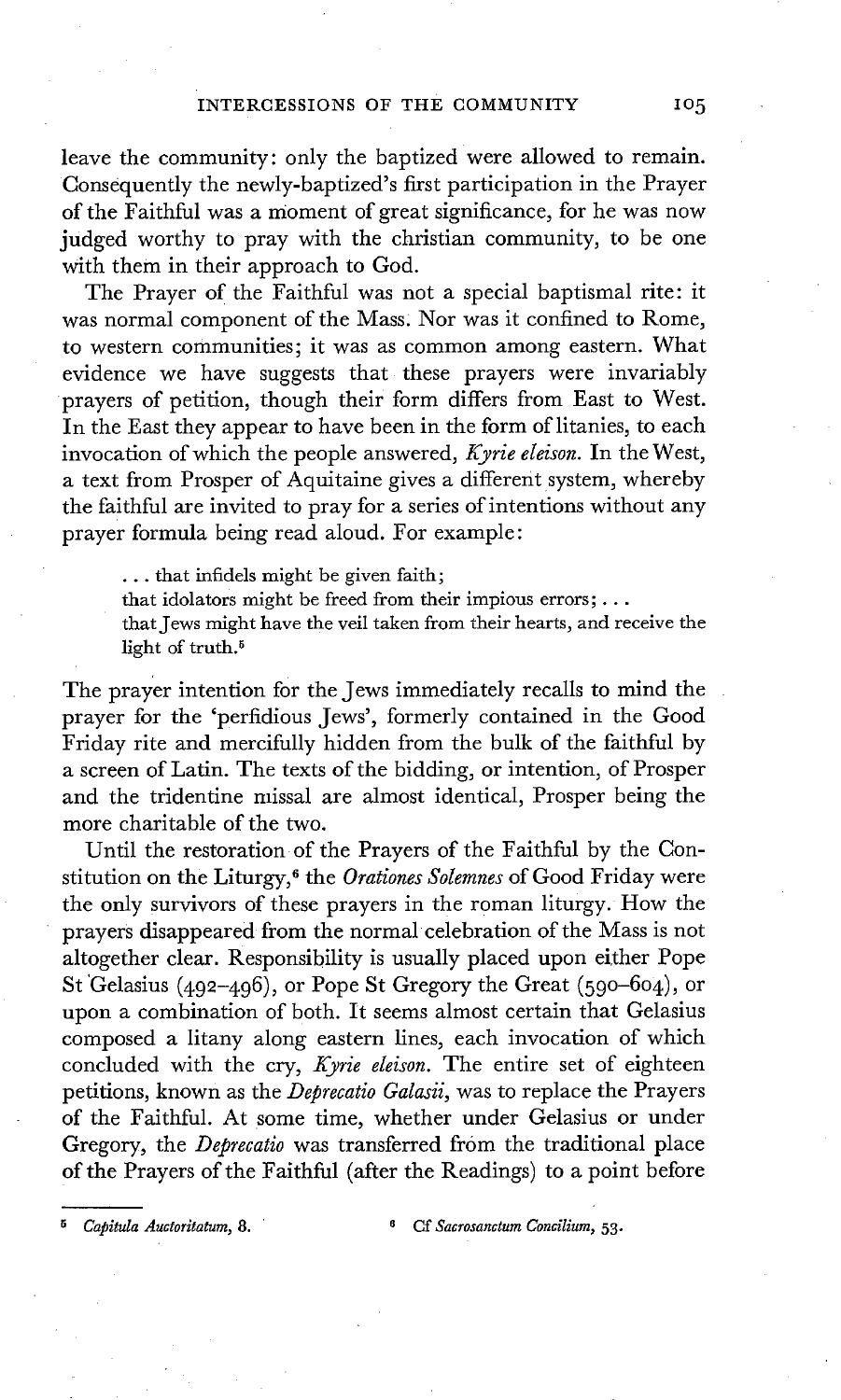#### I06 . INTERCESSIONS OF THE COMMUNITY

the Mass actually began. The purpose of this was probably to shorten the Mass. By the death of Gregory, even the petitions of the lita'ny had been eliminated, leaving the *Kyrie eleison* on its own. To this the West added *Christe eleison,* and thus we have the origin of these phrases in the Mass of today;

#### *Prayers of Intercession in the Divine Offee*

Just as the Prayers of the Faithful act as a grand conclusion to the Liturgy of the Word at Mass, so the Prayers of Intercession play a similar role in the restored liturgy of Morning and Evening Prayer. From the incomplete references available, it would appear that some form of litany or *preces* formed an important part of the early Church's prayer, which eventually became the Liturgy of the Hours.

About the year 385, a lady by the name of Egeria was on pilgrimage in Jerusalem, and sent back to her friends (a religious community?) descriptions of all that she saw. This is what she had to say of the prayer which we call Evening Prayer, or Vespers:

At four o'clock they have *Lynchnicon,* as they call it, or in our language, *Lucernare.* All the people congregate once more in the *Anastasis,* and the lamps and candles are all lit, which makes it very bright... For some time they have the *Lucernare* Psalms and antiphons; then they send for the bishop, who enters and sits on the chief seat... One of the deacons makes the normal commemoration of individuals, and each time he mentions a name, a large group of boys responds, *Kyrie eleison*  (in our language, 'Lord, have mercy'). Their voices are very loud. As soon as the deacon has done his part, the bishop says a prayer and prays the Prayer for All.<sup>7</sup>

Mention of the eastern *Kyrie* immediately reminds us of a relic of this practice present in our breviaries until quite recently, the *preces feriales.* Latterly these were recited only on certain days in Advent, Lent and on Ember Days, and they had acquired for themselves an exclusively penitential meaning. This almost certainly was the result of the gallican practice of praying for forgiveness whenever possible.

#### *The prayers and the people*

Such are the origins of the Prayers of the Faithful and of Intercession. What is their meaning?

John Williamson, *Egeria's Travels* (London, 1971), pp 123-24.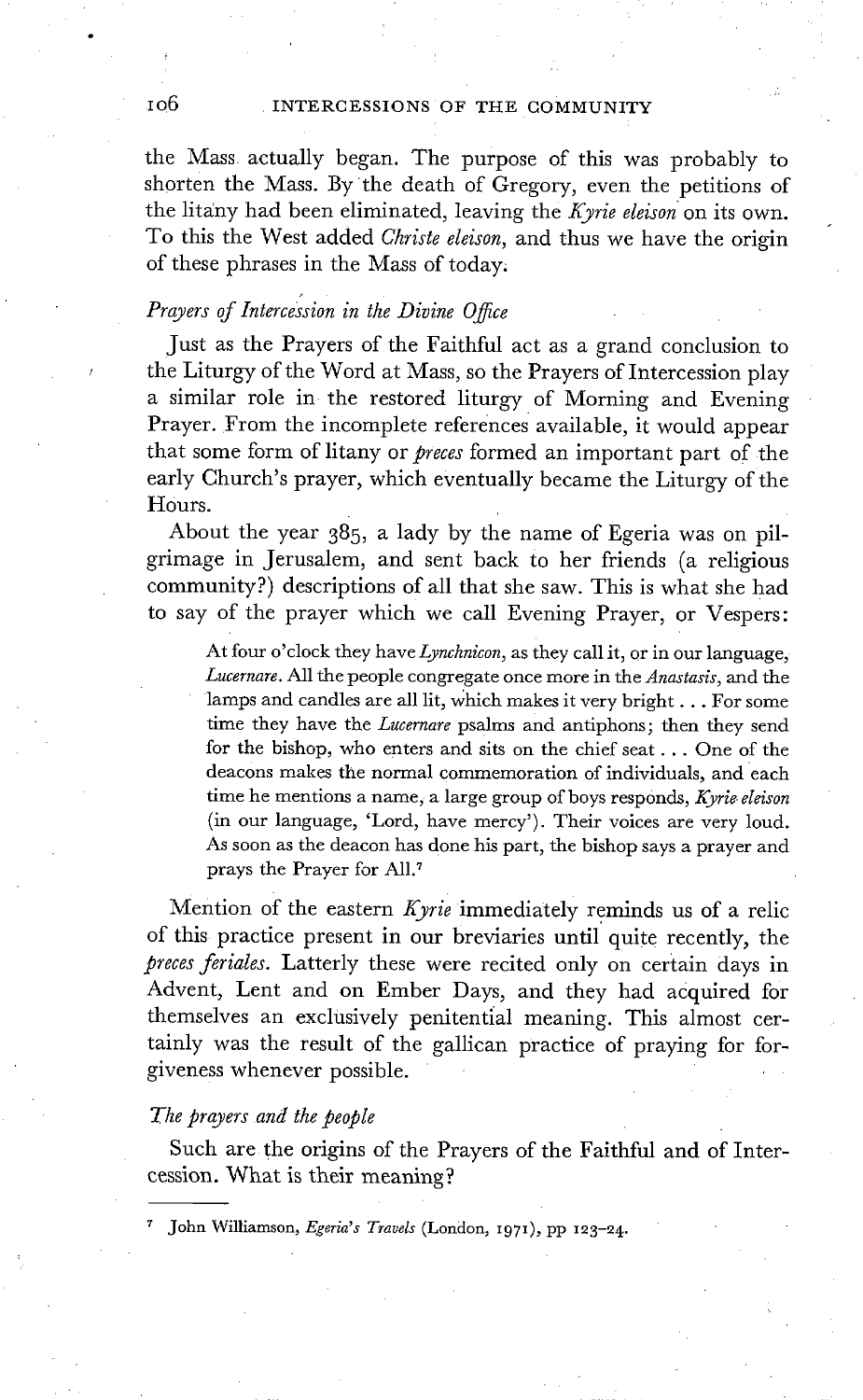#### INTERCESSIONS OF THE COMMUNITY 107

#### *Petition*

'Ask, and it will be given you; seek, and you will find; knock, and it will be opened to you' (Lk 11,9). A clear enough injunction from Christ himself; yet for some reason petitionary prayer has fallen on hard times recently. Indeed there have been occasions when one has almost been embarrassed to ask anything of God at all, at least in public. This is perhaps because of the undue emphasis which such prayer received in the past; undue, not in the sense of praying too much, but in the sense that at times it has appeared that an almost magical effect has been expected of prayer.

Petition should be at the very heart of public worship. Prayer without it is incomplete. For when we worship (at Mass or in the Divine Office) we are making a statement about God and ourselves: his all-powerfulness and our nothingness, his total self-reliance and our complete dependence. The structure of the Mass underscored this point by first providing the community with time and words to acknowledge the fact that, both communally and individually, it has tried to do without God: to make, as it were, graven images of men and things.

The contrast provided by the prayer of petition with other forms of prayer is like the various tensions Which enable a large bridge to remain upright. Sorrow for sin emphasizes one's weakness; praise of God and the calling to mind of his great works show forth his almighty power. These factors are very much present in the Liturgy of the Word, in the psalmody and the reading of the Divine Office. The worshipper, then, is drawn to throw himself on God's mercy, to put himself at the disposal of God's goodness and power. Man exists not simply to praise God but to conform himself to the Divine Master's will. It is precisely this which the Prayers of the Faithful and of Intercession seek to bring about. The tension of praise is balanced by the tension of petition.

A. M. Roguet puts this in another way when he says that liturgy has a double function. On the one hand it is directed to God, and on the other to man: it is at the same time theocentric and anthropocentric. 8 Another pertinent point is that we cannot make God 'change his mind' by means of our prayers. 9 What we pray for in the Mass and the Divine Office is the grace to be conformed to

<sup>8</sup> CA" A. M. Roguet O.P., *The Liturgy of the Hours: The General Instruction,* (London, 1971); p 90.

CfJ. D. Crichton, *Christian Celebration: The Prayer of the Church* (London, 1976), p 109.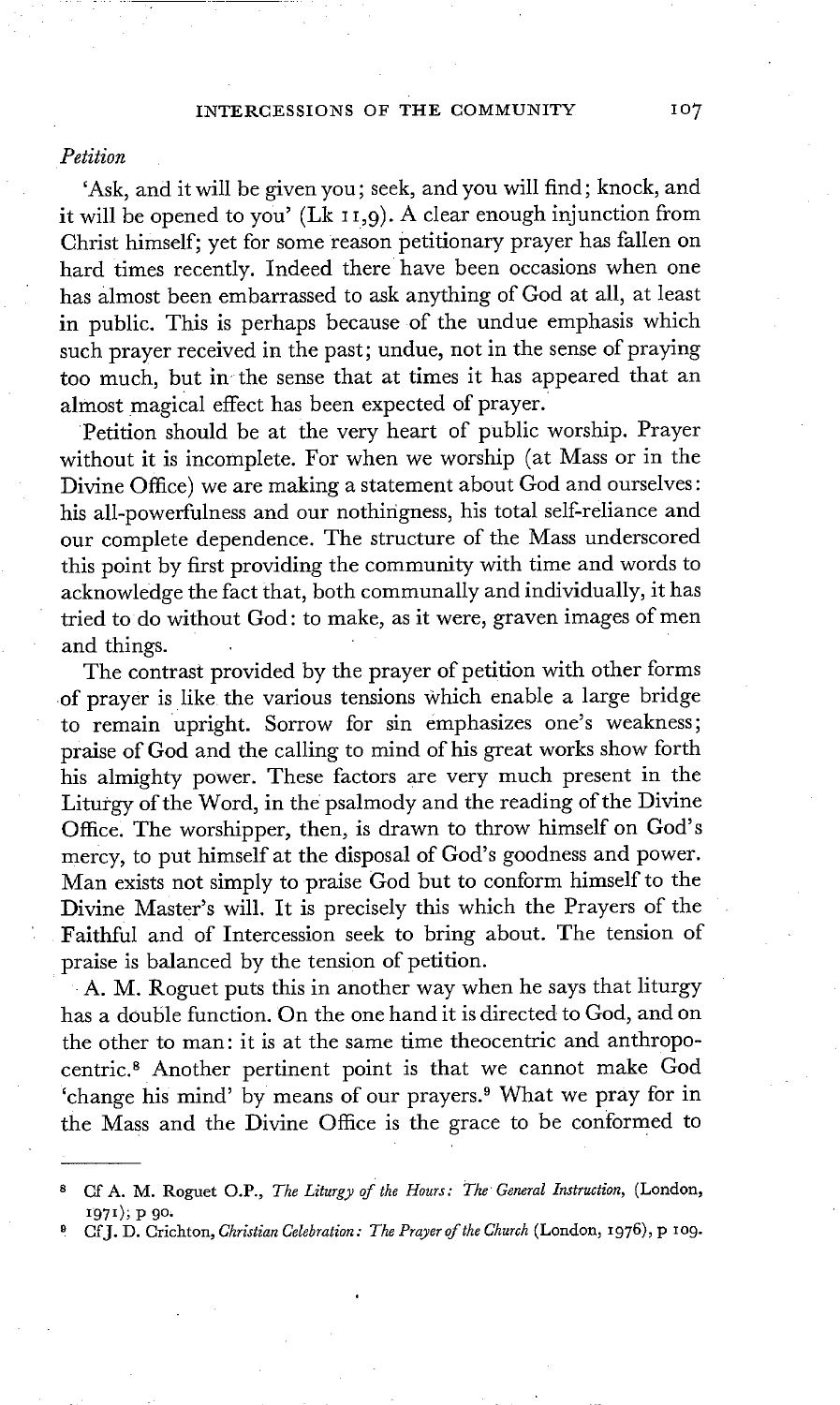God's will; 'nevertheless not my will, but thine, be done' (Lk 22,42). This approach is most certainly a useful path along which to travel to a solution of the problem of unanswered prayer. There are many who find this difficult enough in the realm of private prayer. Some may well feel that there is a form of guarantee attached to the intercessions contained in the Church's official liturgies. Far from it. What the Church is virtually saying when it presents petitions for public prayer is, 'We pray that we may discover God's will in this matter and have the strength to carry it out'.

#### *Call-response*

God speaks: his people reply. That is a thread which runs through the Old Testament liturgy, notably in the great meeting of God and the newly delivered Irsaelites at Sinai (cf Exodus 19). The same is true of the new dispensation where God, respecting man's free will, calls to him in the Word made Flesh. The Church's liturgy, because it is the work of our redemption, also reflects this dual movement. The Prayers of the Faithful and of Intercession represent an aspect of the response.

This is clear first of all in the Mass. The Readings and the homily are the voice of God: 'Christ is still proclaiming his Gospel'. With the Prayers of the Faithful, the community receives its first opportunity to reply to the particular message in the day's Mass. True, the Eucharistic Prayer is a reply of a higher order, but the Prayers of the Faithful are far more immediate and specific. If, as they should be, the prayers are composed in order to 'match' some theme or themes contained in the Liturgy of the Word, then they will lay claim to being the community's prayerful reflection on what has just been proclaimed.

This, incidentally, is why one disagrees with those who would omit prayers for the pope and others on the grounds that they are prayed for in the Eucharistic Prayer. The Prayers of the Faithful are what their title says they are; the Eucharistic Prayer, on the other hand, is a presidential prayer. In any case, it is surely no great harm to pray twice for the pope.

The Prayers of Intercession at the Divine Office serve much the same purpose as the Prayers of the Faithful. Though there is no lengthy reading as at Mass, nevertheless God's voice is heard in the short reading as well as in the psalms: the Prayers are therefore the community's response in a more general sort of way. More specifically, they are the community's response to God's Word as it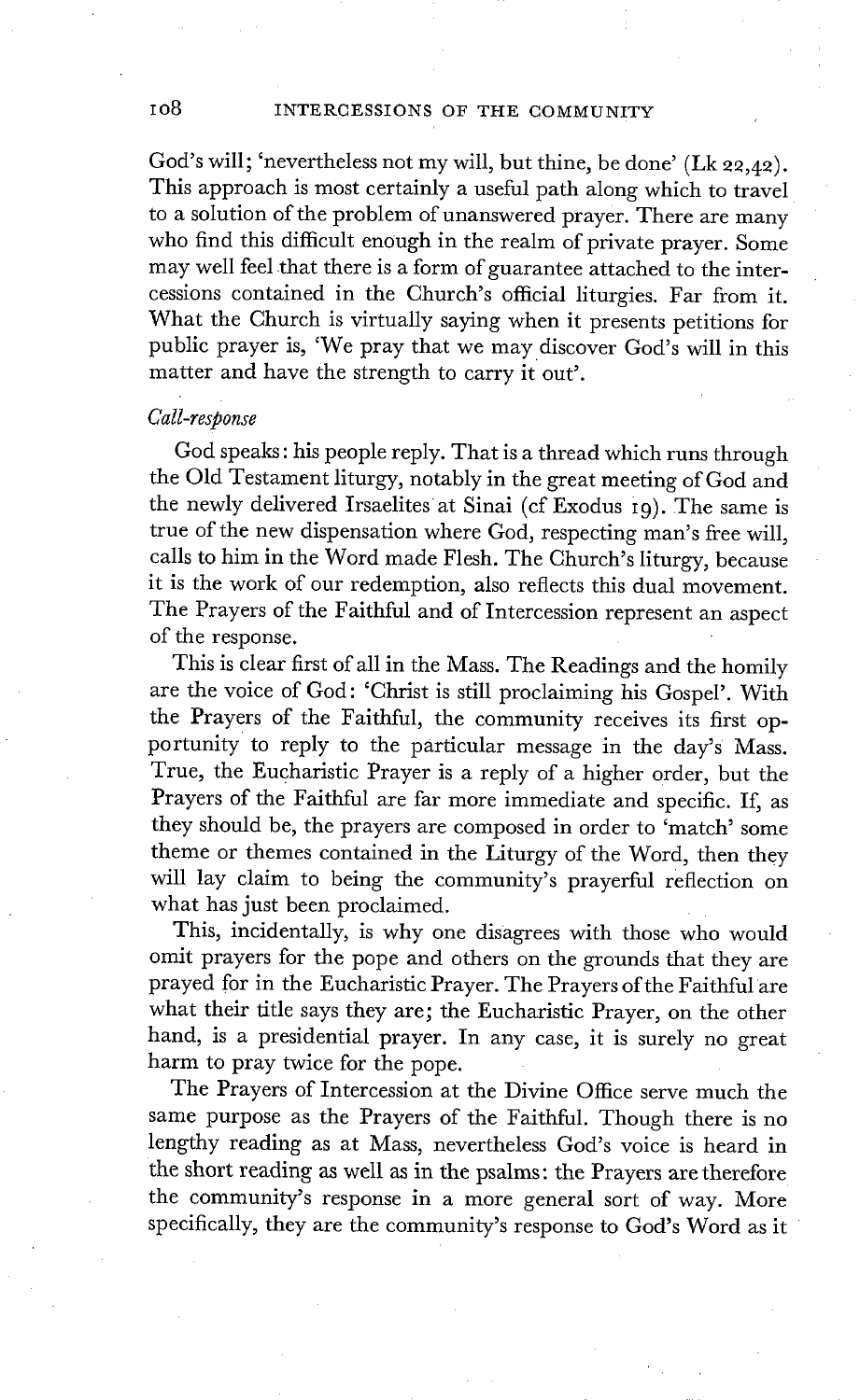is perceived in the time of the day (references to light and dawning at Morning Prayer), the day of the week (for example, references to the Resurrection on Sunday), and the season of the year, especially the major seasons such as Advent and Easter.

Within that structure there is a further factor which marks off the prayers of the morning from those of the evening. In the morning, especially on ordinary days of the year, the prayers have a more specific reference to the day just beginning, whereas those of the evening embrace a wider range of subjects sometimes with no particular reference to the end of the day.

#### *Prayer of Christ*

Underlying all prayer of petition in the Church's liturgy is one all-important fact: it is the prayer of Christ himself. This truth has, as we saw at the beginning of this article, received much attention from Pius XII and Vatican II. Jesus is the one mediator between God and man; this mediatorship is exercised above all in the Church's liturgy. He is present: it is his action. We are assured of the worth of our response to God's call because the liturgy is Christ's action; and he makes our petitions his petitions. One can go so far as tosay that whatever we pray about as a community will infallibly be heard by the Father. 'Again I say to you, if two of you agree on earth about anything they ask, it will be done for them by my Father in heaven. For where two or three are gathered in my name, there am I in the midst of them  $(Mt 18, 19-21)$ .

A most important corollary of the community's prayer becoming Christ's is one that at first sight might appear an exercise in semantics. What do we mean when we say that Christ's prayer becomes the community's prayer and hence of the individual members of the community? Each individual is limited in his prayer of petition by his own cultural and educational background. The Prayers of the Faithful and of Intercession are limited by no such considerations. They represent the hopes, the joys, the fears, the desires of the entire community. The individual then is lifted on to a different plane. He is taken out of the narrow world of his own self-interest, and inserted into one which will make him aware of the needs and aspirations of countless others: the aspirations of Christ in his mystical Body.

Of course, because many of these prayers are composed by members of the local congregation, there is a danger that they will bear the imprint of some sectional interest. This need not happen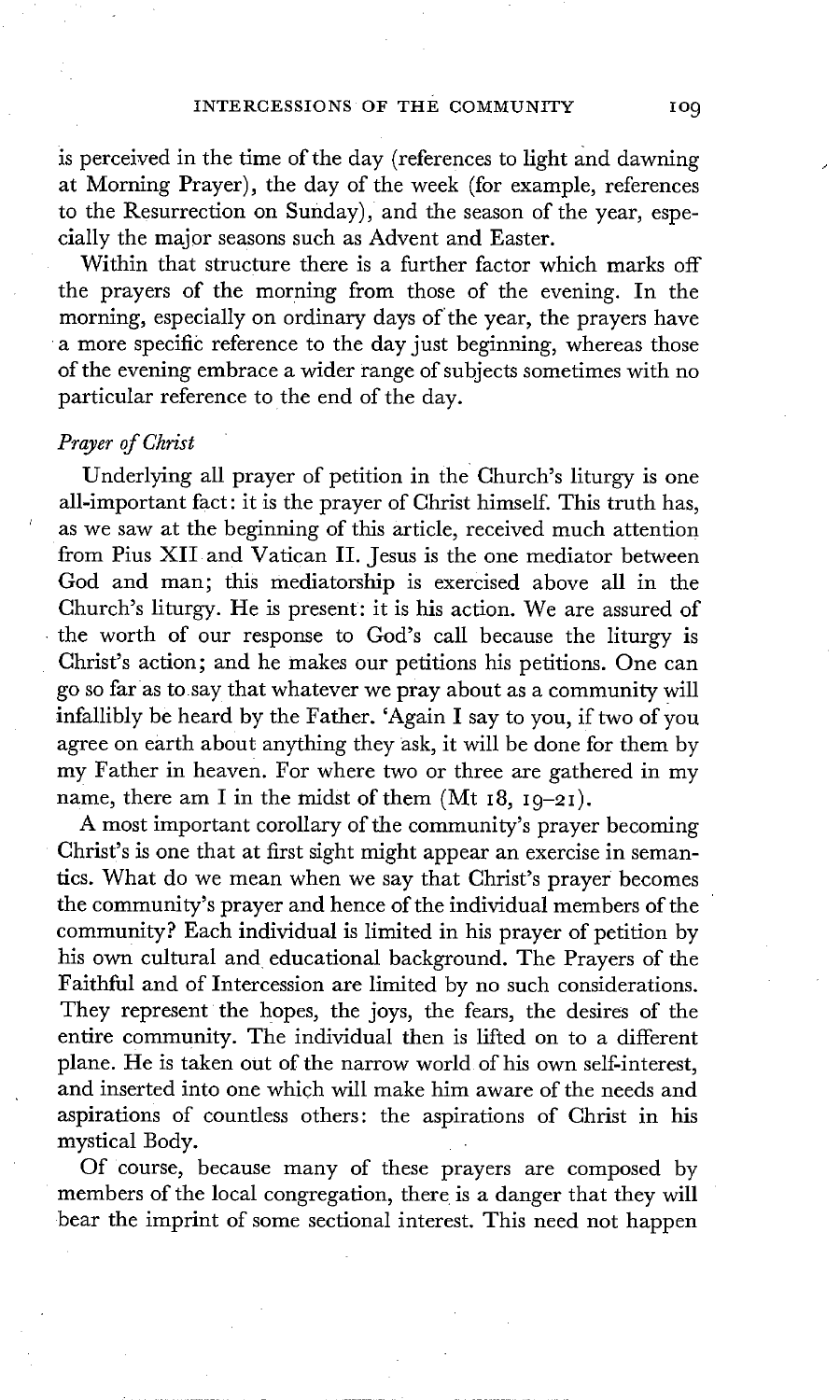if the basic pattern of the Prayers - for Church, civil government, local community etc - is followed. It will surely happen too, and perhaps many of us have already noticed it in ourselves, that continued exposure to the Church's own petitions will have its effect upon private prayer. It seems impossible that one who has prayed in and with Christ during the liturgy will not retain, in his private prayer, some vestige of that experience, and so gradually build his prayer into a likeness of Christ's.

#### *Conclusion*

The Prayers of the Faithful and of Intercession have one or two dissimilarities which give them their own characteristics. Ideally (though rarely in practice) the Prayers of the Faithful at Mass should be in the form of a series of stated intentions with time for personal prayer between each intention. It is this form which is included in an Appendix of the new Roman Missal and is similar to what we have already quoted from Prosper of Aquitaine. Conversely, the Prayer of Intercession is never a simple invitation to pray; each intention is a prayer in itself and very often contains an element of 'confession', or public proclamation of God's manifold gifts. Thus the Prayers of the Faithful, in their purer form, are addressed to the community. They are an invitation to pray in one's heart. (Would that priest or reader would pause for silent prayer at each invitation). The Prayers of Intercession are invariably addressed to a specific Divine Person. •

Let us conclude where we began. The prayers of petition, newly introduced into the Mass and the Divine Office, are the fruit of the life of the Church today. We live in a Church ever more conscious • of its unity in Christ, ever more conscious that, by God's will, salvation comes to all through the Mystical Body. Collegiality, consultation and the like are small signs of this. The great sign is the renewed liturgy. 'The full and active participation by all the people is the aim to be considered above all else, for it is the primary and indispensable source from which the faithful are to derive the true christian spirit'.<sup>10</sup> Yet while the Church is more aware of its inner unity, we live in a world in which the individual is in danger of becoming more isolated, more cut off from his fellows. The Prayers of the Faithful and of Intercession both express the Church's unity and draw the individual into tha community's petitions, which are those of Christ himself.

 $Sacrosanctum$  *Concilium*, 14.